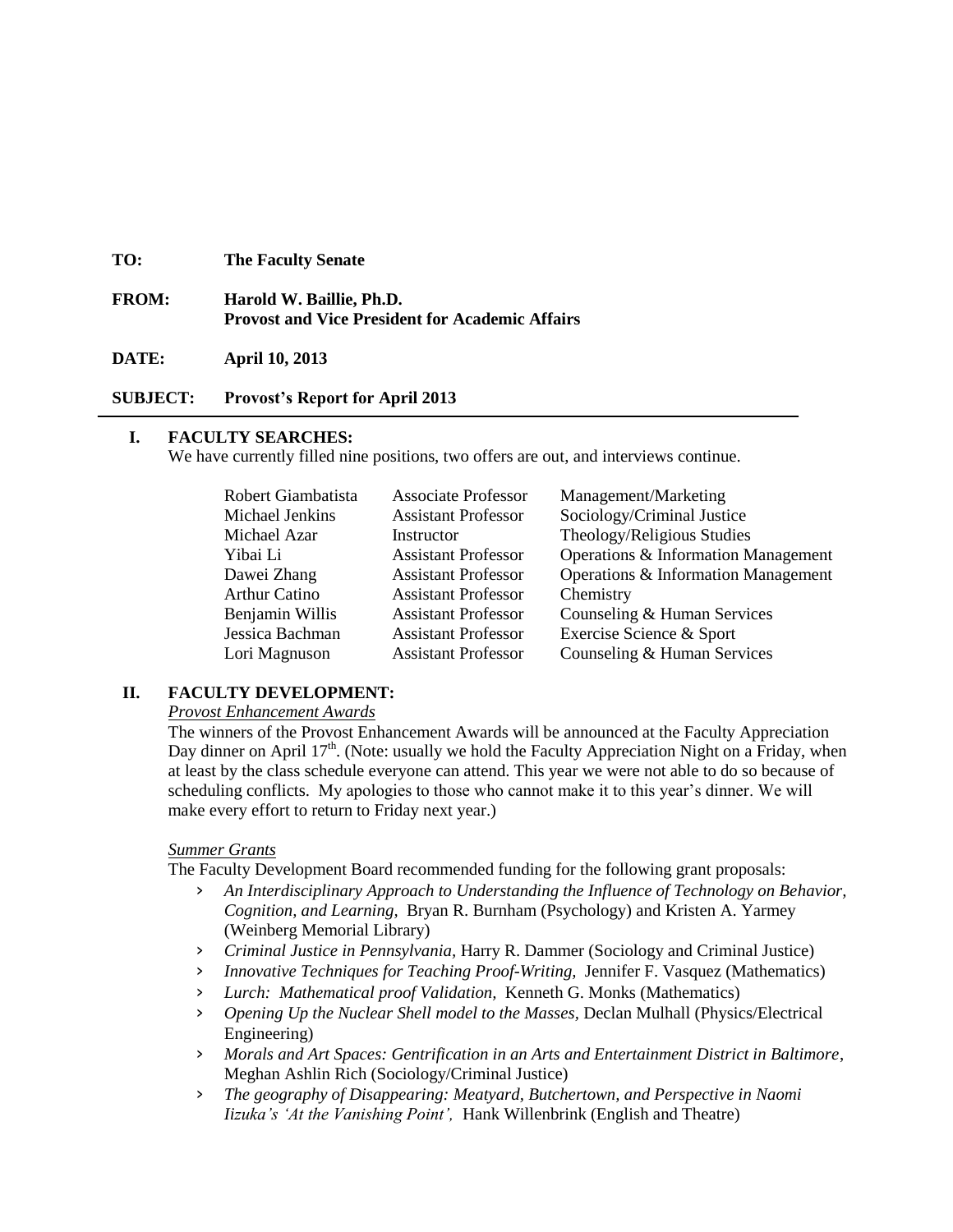### *Clavius Grants*

The Faculty Development Board recommended funding for three Clavius Program proposals:

- God and Science: A Reading of Plantinga's 'Where the Conflict really Lies; Science, *Religion and Naturalism'.* Patrick Tully (Philosophy), Daniel Haggerty (Philosophy), John Deak (Chemistry), Steven Dougherty (Mathematics)
- › *A Native American Experience: A Conversation with a Navajo Medicine Man.* John P. Sanko (Physical Therapy)
- › *Women's Response in Contemporary Catholicism.* Jean Harris (Political Science) and Mary Ann Foley (Theology/Religious Studies)

## **III. FACULTY RESEARCH COMMITTEE:**

## Grants

The Faculty Research Committee recommended funding for the following grant proposals:

- › *Bedside Nursing as a Work Setting: Influences of Practice environment, Education, Experience, and Expertise,* Mary Jane K. DiMattio (Nursing)
- › *Examining Links Between Migration ehavior and Song in Field Sparrrows: A Test of the Reliable Signaling Hypothesis,* Michael Carey and Robert Smith (Biology) with Vincent Marshal (Adjunct Faculty, Biology)
- › *Immunocytochemical Characterization of Merkel Cells in Skin Sensory Structures,* Gary Kwiecinski (Biology)
- › *India Shining: A Test of How the Top 500 Companies in India Use the Web and Social Media to Assist Media Relations and Public Relation,* Sufyan Mohammed (Communication)
- › *Exploring Difference in Consumer Purchase Inentions Based on Exposure to Internet Advertising and Modile Advertising,* Sufyan Mohammed and John Strain (Communication)
- › *Murals and Art Spaces: Gentrification in an Arts and Entertainment District in Baltimore,* Meghan Ashlin Rich (Sociology/Criminal Justice)
- › *Multimodal Learning in Ants: Olfactory, Visual and Tactile Learning in Ants,* Marc Seid (Biology)
- › *Cross Cultural Collaboration in Literature and Film: The Case of Cerlos Cerda,* Jamie H. Trnka (World Languages and Cultures)
- › *Palabras: Dispatches from the Festival de la Palabra,* Hank Willenbrink (English and Theatre) and Yamile Silva (World Languages and Cultures)

# Patent Process Recommendations

FRC recommended that two faculty projects be moved forward into the patent application process.

- › *Solar Sustainability Energy Project,* James Loven and Nicholas Truncale
- › *Behavioral Thermometer System,* Margarete Zalon, Robert Spalletta, and Herb Hauser.

# **IV. JESUIT COMMONS: HIGHER EDUCATION AT THE MARGINS (JC:HEM):**

JC:HEM is a collaboration between the AJCU and Jesuit Refugee Services to provide online learning opportunities to students in refugee camps. Academic offerings include the Diploma in Liberal Studies and certificate level Community Service Learning Tracks. Students are in Amman, Jordan; Kakuma Camp in Kenya and Dzaleka Camp in Malawi. Faculty from many AJCU schools are volunteering time to teach courses in these programs that are coordinated through Regis University. We are proud to say that two University of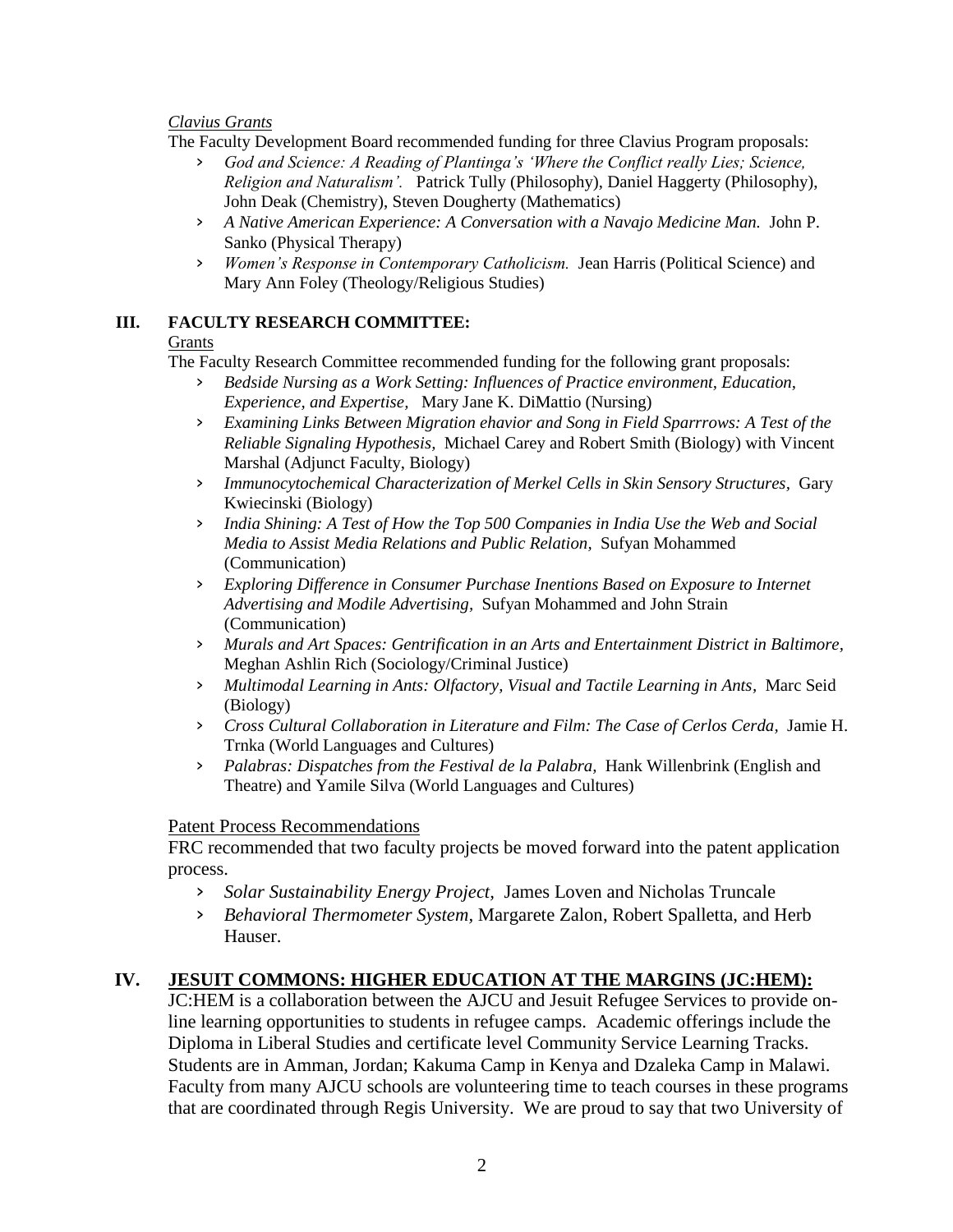Scranton faculty, Dr. Jordan Petsas and Dr. Aram Balagyozyan from the Economics/Finance Department are in the midst of teaching an 8 week course in economics to students in Malawi.

## **V. JESUIT HERITAGE/IGNATIAN WEEK**

Jesuit Heritage/Ignatian Week is April  $21 - 27$ , 2013. For detailed information on the events that are planned throughout the week visit [https://my.scranton.edu](https://my.scranton.edu/)

## **VI. FELLOWSHIPS and SCHOLARHIPS:**

### **Truman Scholarship**

This year we had 3 finalists among the 199 Truman National Finalists. We have received notification that Vivienne Meljen, a senior Biochemistry, Cell & Molecular Biology major, has been selected as a 2013 Truman Scholar.

A special thanks to Dr. Mary Engel, Director of Fellowships and Scholarships, and the students' recommenders, for a great job in supporting all our candidates.

## **VII. FULBRIGHT SCHOLARS:**

This year we have a total of eight Fulbright finalists. As of this writing, we have received notice that four have been awarded Fulbright Scholarships; two have been notified that they are alternates and we are anticipating the results for the remaining two finalists in the next month.

Join me in congratulating:

- › Elena Habersky, a fourth year **International Studies, Philosophy** major, who has been awarded a Fulbright Teaching Assistantship to Jordan;
- › **Shannon Haberzettl, a master's degree candidate in School Counseling, who has been** awarded a Fulbright Teaching Assistantship to Malaysia;
- › Joseph Seemiller, a fourth year Neuroscience major, who has been awarded a Fulbright Research Grant to Germany;
- › Jan Wessel, a fourth year International Business major, who has been awarded a Fulbright Research Grant to Hungary.

A special thanks to Dr. Susan Trussler, Fulbright Program Advisor, and the students' recommenders, for a great job in supporting all our candidates.

# **VIII. SUSTAINABILITY**

The University of Scranton has planned a series of events for Earth Week 2013 to promote sustainability and encourage students, faculty, staff and area residents to "Leave Our Planet Better Than We Found It." Earth Week events begin Thursday, April 18, with the opening of the Environmental Art Show featuring art and photography concerning environmental themes submitted by University students, faculty and staff. For details on all the events visit [http://www.scranton.edu/news/royalnews/releases/2013/03/19/Earth-Week-](http://www.scranton.edu/news/royalnews/releases/2013/03/19/Earth-Week-Events.shtml)[Events.shtml](http://www.scranton.edu/news/royalnews/releases/2013/03/19/Earth-Week-Events.shtml)

# **IX. BROWN BAG LUNCH:**

Two Brown Bag Luncheons have been scheduled in April. On Thursday, April 11<sup>th</sup> I have invited department chairs to come and discuss the "Chair's View of Dean's Responsibilities." The meeting will be held in the Provost's Conference Room for 11:45 to 1:00 pm.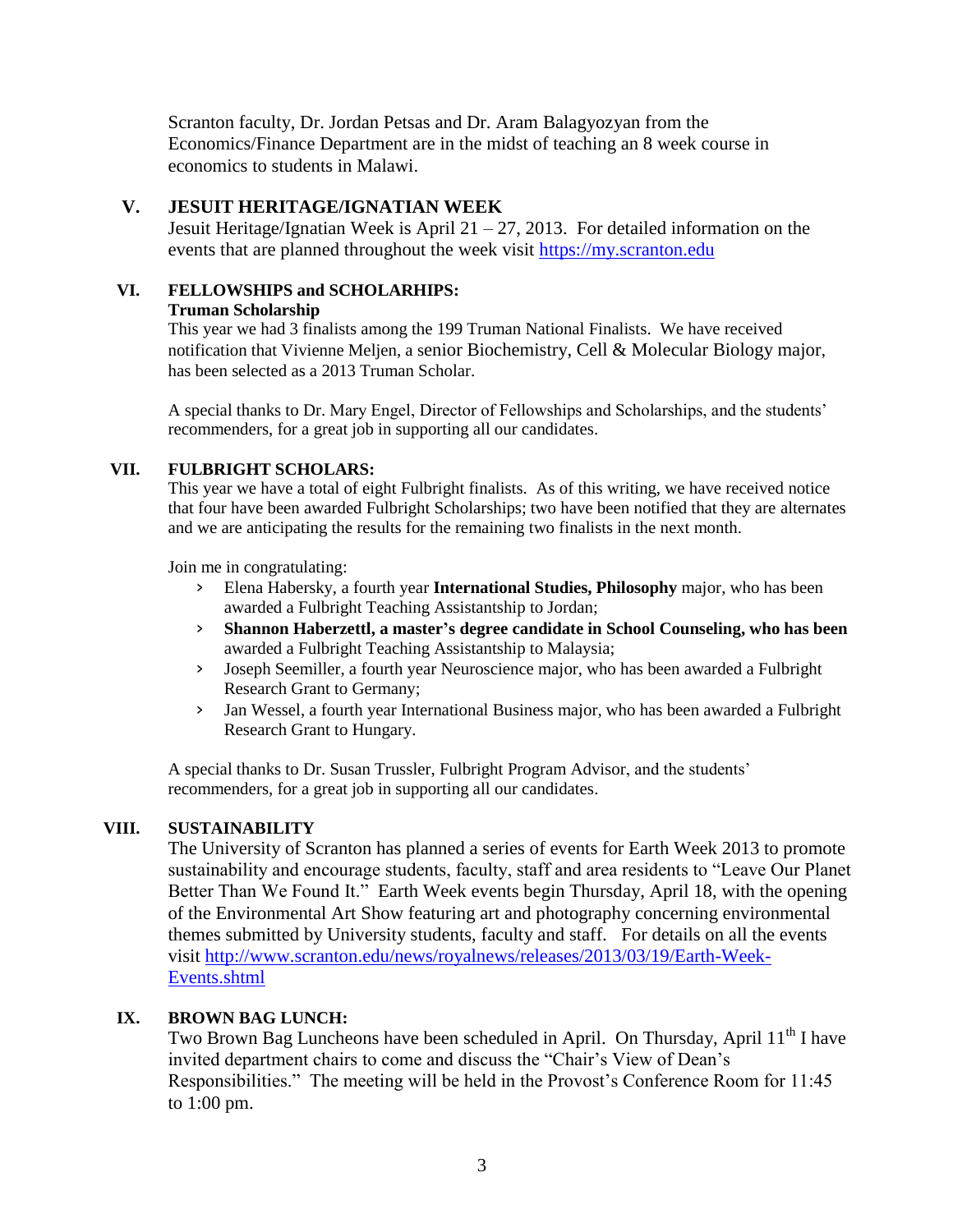The second meeting is scheduled for Thursday, April  $18<sup>th</sup>$  from 11:45 to 1:00 pm in the Philosophy Department's Conference Room. The topic will be announced at a later date.

### **X. FACULTY BOOK DISCUSSION AND DINNER:**

The Faculty Book Discussion and Dinner will be held on May 9, 2013 at 5:30 pm in The DeNaples Center Room 406. The book to be discussed is *The Eternal Life of Henrietta Laks*, by Rebecca Skloot. Please contact Linda Walsh at x7520 to get a copy of the book and make a reservation.

### **XI. CHAIRPERSON ELECTIONS:**

The following Departments elected a new chairperson:

| Daniel Mahoney       | Accounting                                   |
|----------------------|----------------------------------------------|
| Joan Wasilewski      | Chemistry                                    |
| Gloria Tansits-Wenze | Education                                    |
| David Hair           | <b>Exercise Science and Sport</b>            |
| Daniel West          | <b>Health Administration/Human Resources</b> |
| Nabil Tamimi         | Operations & Information Management          |
| Patrick Tully        | Philosophy                                   |
|                      |                                              |

### **XII. CURRICULUM APPROVALS:**

| New Course                                                  | Date Posted |
|-------------------------------------------------------------|-------------|
| PHIL 337: The Art of Living                                 | 11/20/12    |
| PHIL 130X: Intro to Philosophy – Truth in Being             | 11/20/12    |
| <b>ARTH 108: Asian Art and Cultures</b>                     | 01/07/13    |
| ART 110: Introduction to Art                                | 01/07/13    |
| PHED 113: First Aid/CPR AHA                                 | 02/13/13    |
| PHIL 341J: The Subject & Medieval                           | 02/25/13    |
| PHYS 255: Nanotechnology: Physics of Small Systems          | 10/23/12    |
|                                                             |             |
| <b>Course Change</b>                                        |             |
| NURS 594: Theory and Research Application                   | 11/27/12    |
| <b>NURS 593: Research Methodology</b>                       | 11/27/12    |
| HAD 517: Global Health Management                           | 01/03/13    |
| PHIL 412J: Art & Metaphysics                                | 02/20/13    |
| NURS 507: End of Life Care                                  | 02/13/13    |
| <b>EXSC 230: Health Promotion/Disease Prevention/Health</b> |             |
| Disparities                                                 | 02/13/13    |
| <b>EXSC 413: Worksite Health Promotions</b>                 | 02/13/13    |
| PHIL 413J: End of Philosophy                                | 02/20/13    |
| <b>Program Change</b>                                       |             |
| Superintendent Letter of Eligibility Program Application    | 11/30/12    |
|                                                             |             |
| <b>Art History Minor</b>                                    | 01/21/13    |
| T/RS Change in Course Categories                            | 02/13/13    |
| <b>Academic Development Program</b>                         | 11/13/12    |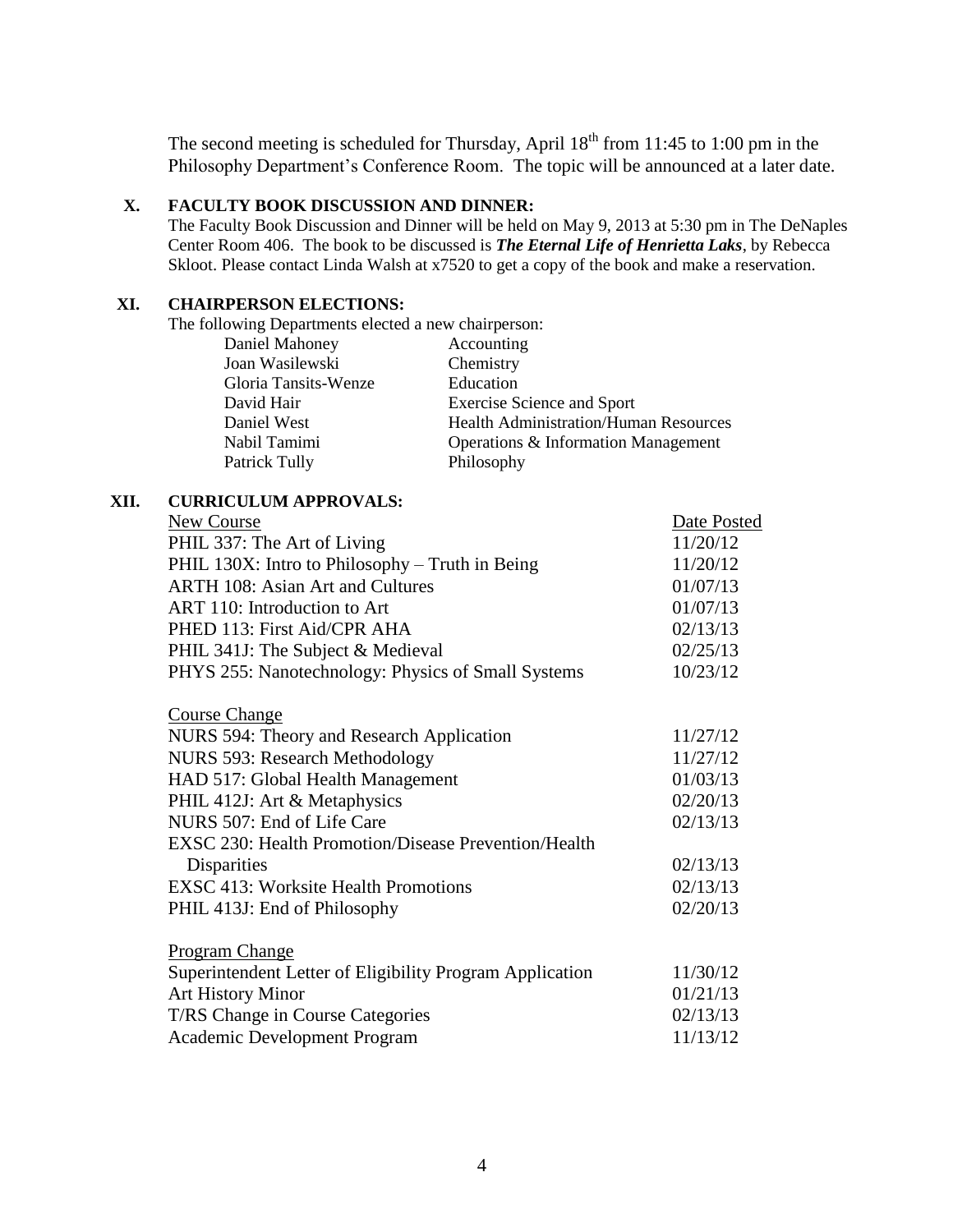# **XIII. THE COLLEGES:**

College of Arts and Sciences

› The University of Scranton and the Commonwealth Medical College will host the third annual Northeastern Pennsylvania Conference on Aging on April 11, 2013. The conference will provide a forum to educate practitioners, providers, researchers, economists and the community through presentations that promote healthy aging through an integrated approach.

Linda P. Fried, M.D., dean and DeLamar Professor of Public Health at Mailman School of Public Health at Columbia University, New York, is the keynote speaker. A leader in the fields of geriatrics and epidemiology, Dr. Fried is also the senior vice president of Columbia University Medical Center and professor of medicine at Columbia University College of Physicians and Surgeons

- › William Kullman, deputy chief of international affairs of the U.S. Department of Justice Bureau of Alcohol, Tobacco, Firearms and Explosives discussed "International Efforts to Combat Firearms Trafficking" at The University of Scranton at a lecture on April  $8<sup>th</sup>$ . Mr. Kullman '80, a University of Scranton alumnus has served at deputy chief since 2009. As a senior policy and legal advisor on international agreements on arms and explosives, Kullman has expertise on efforts combating illicit arms trafficking internationally, as well as international and national security issues.
- › Ted Merwin, Ph.D., associate professor of religion and Judaic studies at Dickinson College, Carlisle, will deliver a lecture titled "You Don't Have to Be Jewish: Non-Jews' Growing Investment in Jewish Life" at The University of Scranton on Thursday, April 11<sup>th</sup>. Presented by the University's Weinberg Judaic Studies Institute.
- › The University of Scranton's Department of Mathematics is hosting the sixth annual Integration Bee on Thursday, April 25 from 4:30 to 7:30 p.m. in the DeNaples Center ballroom. This calculus-based competition is like a spelling bee except, instead of spelling words, contestants compute integrals.
- › Latin American Studies will presented a free lecture by "Mexican Foreign Policy under President Pena Nieto: Prospects and Challenges" on April 9<sup>th</sup>. The lecture was presented by Dr. Jose Luis Garcia A. of Universidad Iberoamericana, Puebla (Mexico).

Panuska College of Professional Studies

- › On March 21, 2013, the TEAC Accreditation Committee accepted the Accreditation Panel's recommendation for initial accreditation, five years.
- $\frac{1}{2}$  The University of Scranton will host the 18<sup>th</sup> annual Healthcare Symposium, titled "Innovation in Population Health Management," which brings together healthcare professionals, students and consumers. Sponsored by the Scranton chapter of the American College of Healthcare Executives, the symposium will be presented on